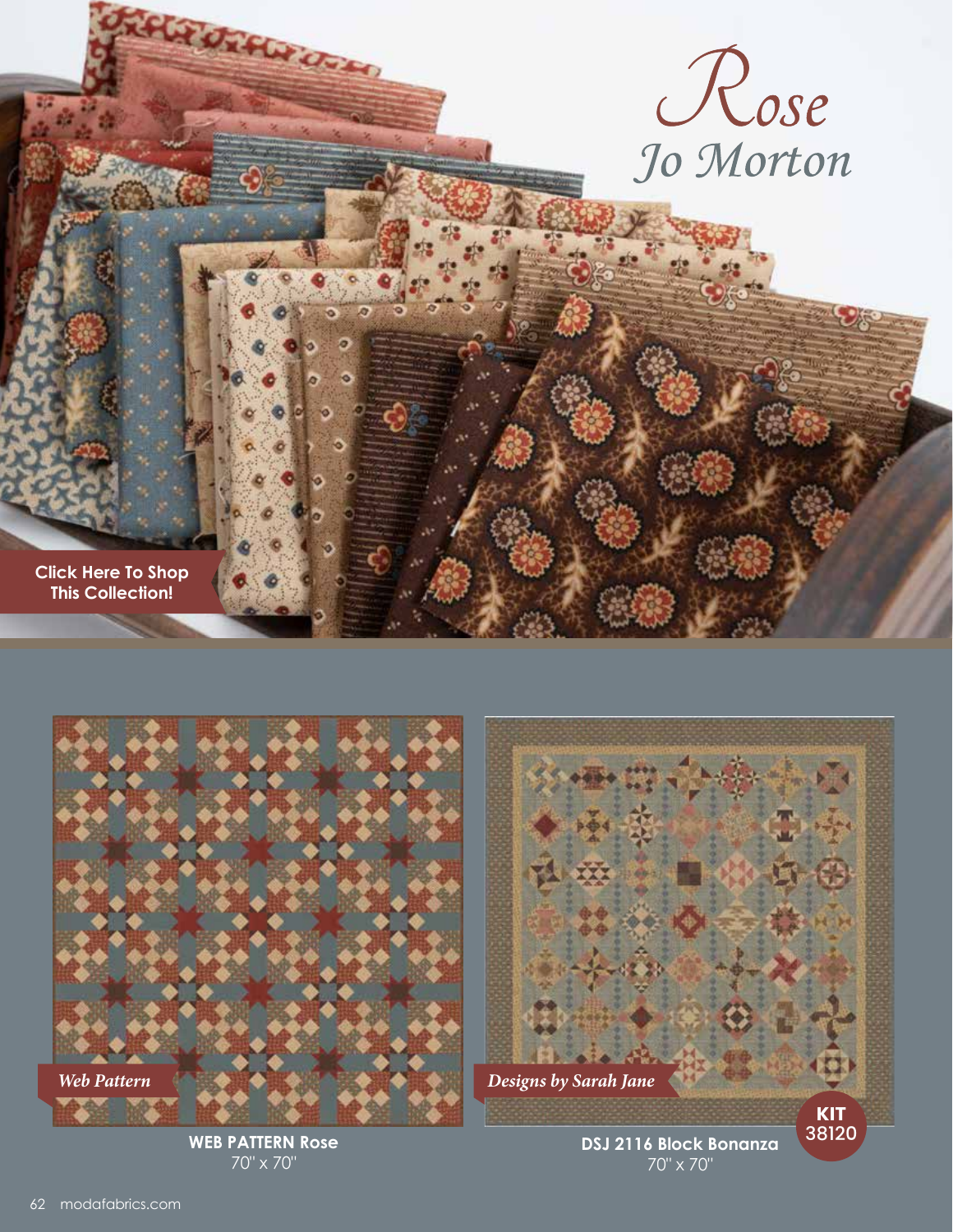Good things take time.

If you love scrap quilts as much as I do, my latest collection should be to your liking. Rose has a beautiful array of prints in my favorite shades of blue, brown, red, pink and toast. The prints range from must-have blenders to a spectacular small-scale doubleflower that undulates across the fabric. I particularly love this print, and can't wait to sew with it. The collection includes a few soft, mid-range colored prints that soften the collection. Rose works beautifully on it's own, and mixed from fabrics from Hopewell, Lancaster<br>and Yesterday. When it comes to making scrap quilts,<br>"the more, the merrier" is my mantra. Jo Morton hat soften the concern fabrics from Aspea Co.<br>Surn, and mixed from fabrics from making scrap quilts,<br>and Yesterday. When it comes to matra. Jo Morton and Yesterday. "When a community of Morton"<br>"the more, the merrier" is my mantra. Jo Morton

## *Moda* FABRICS · SUPPLIES' NOVEMBER DELIVERY



**WS 37 Pick of the Patch** 62" x 82"



**BUS 0452 Grandpa's Barn** 50" x 70" JR Friendly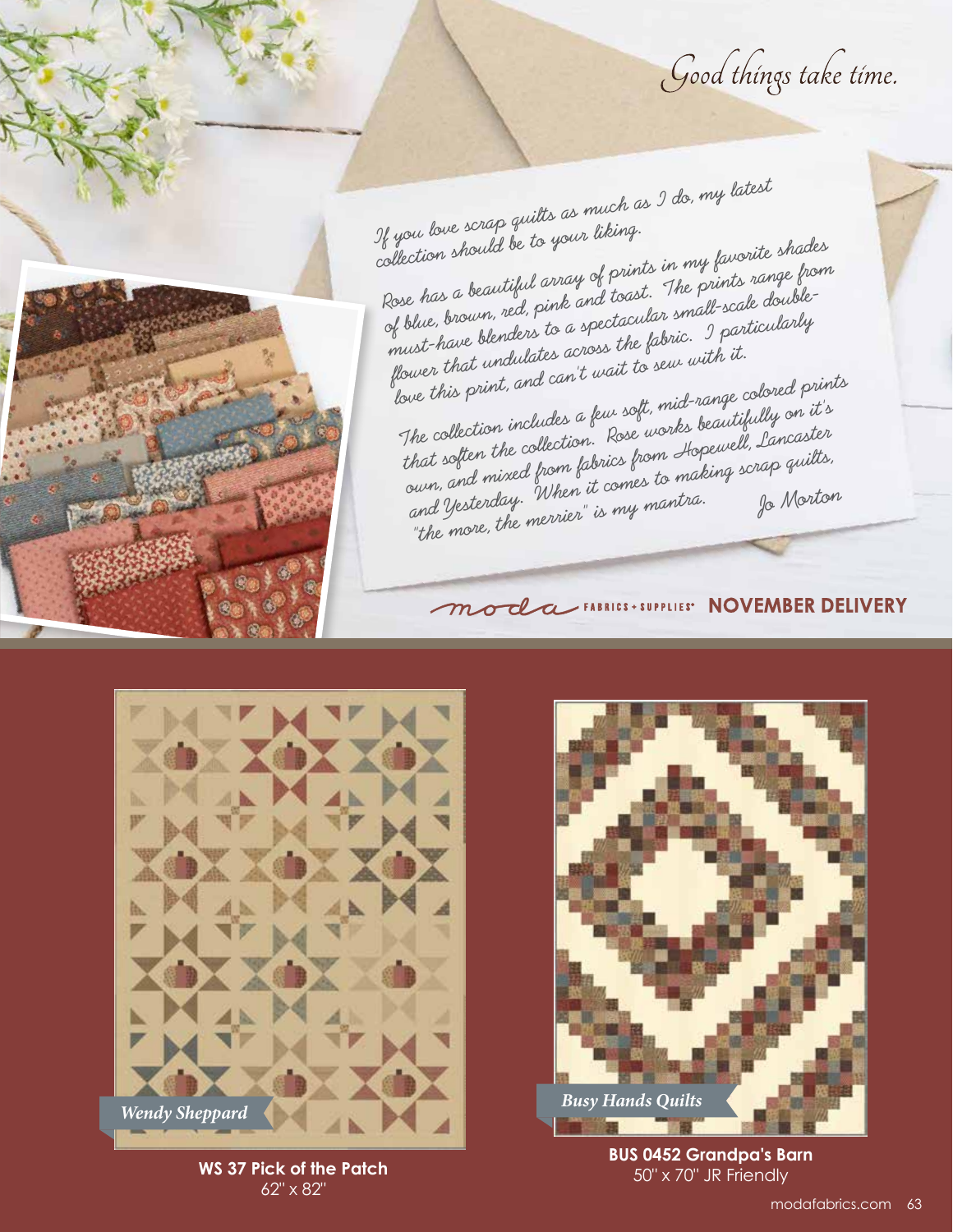## Rose Jo Morton